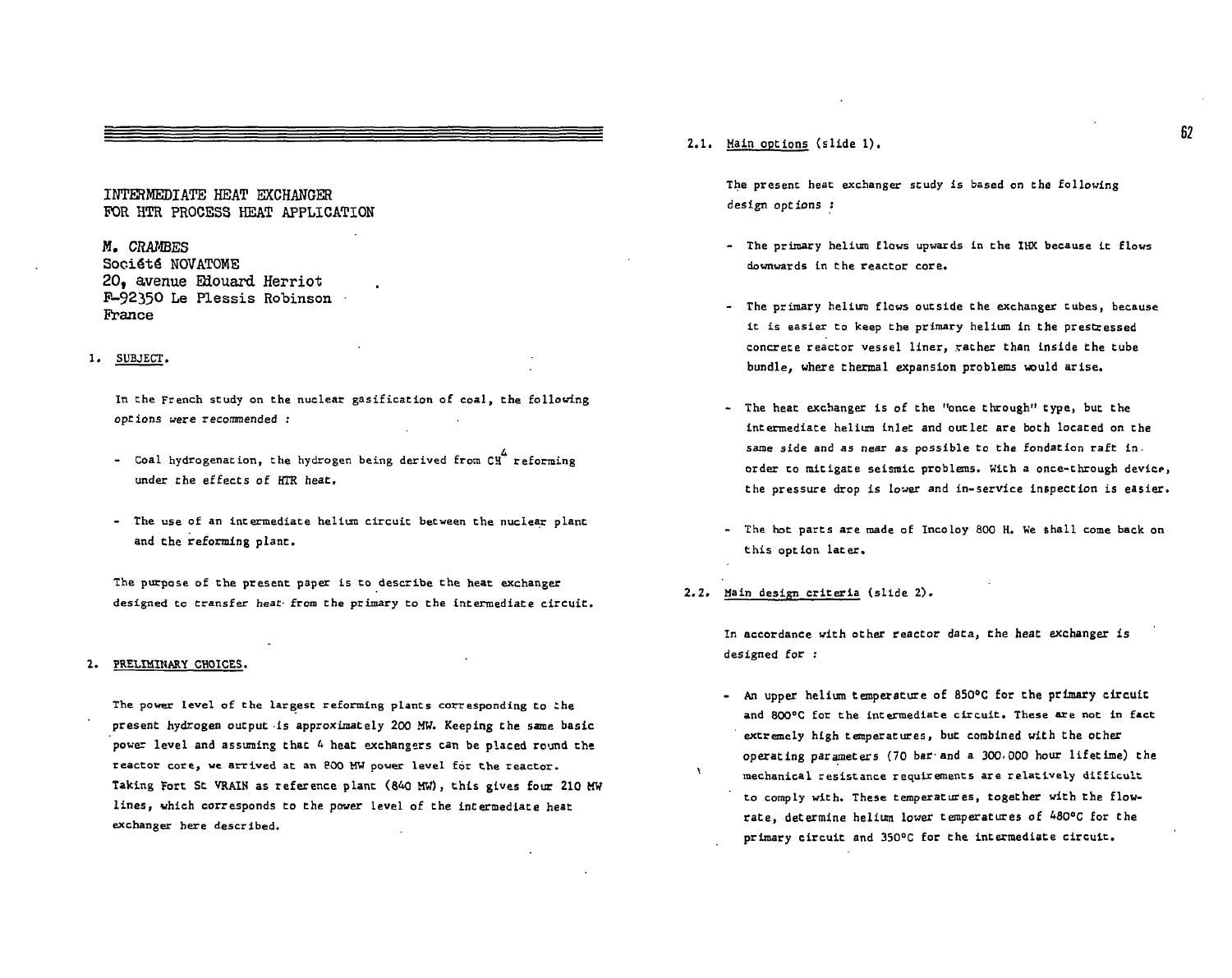- A 70 bar pressure in the primary circuit and 72.5 bar pressure in che intermediate circuit. These values are high enough to permit a low pressure drop and consequently, a low blower power level.
- The pressure drop is limited to 800 mbar on the primary side and 1600 mbar on the intermediate side.
- The  $\Delta P$  is calculated at 2.5 bar for normal conditions and upset conditions (intermediate depressurization accident) at7o b 870°. C for 1 hour.
- 2.3 . Main design requirements (slide 3).
	- The design concept has to allow for in-service inspection and the closing of a faulted tube.
	- The design calculations are based on ASME and code case 1592, for a 300.000 hour lifetime. Provision is made for operation with 2 7. of the tubes plugged.

#### $3.$ DESCRIPTION.

3.1. Design (slide 4).

Taking into account the requirements described above and after some research into various possible solutions, we propose the following design.

Each of the 4 heat exchangers consists of 6 modules arranged round a central collector. The tube bundle modules are of the straight tube type. The primary (hot) helium enters at the bottom of the device, flows up outside the tubes and leaves the heat exchanger towards the main circulator at the top.

The intermediate (cold) helium enters the device at the bottom through an intake chamber located under the metal structure bounding the primary containment, flows up through a central collector, is distributed to each module by helicoidal subheaders and is warmed as it flows down to the lower cavity where it is collected.

The modules are fixed at the base to a support structure, the overall thermal expansion being accommodated at the. top of the tube bundle where the tubes are unconstrained. The helicoidal subheader cakes up the thermal expansion difference between the module and the central header. The support structure is insulated on the primary side to keep the metal part cool.

3.2. Construction (slides 5.6.7).

The module main characteristics are as follows :

- 10/14 mm Ø tubes, arranged in 21 mm triangular pitch bundles, having an exchange length of 11.2 m.
- 2 - The tube number is 1602. The heat exchange surface is 711 m ; the primary helium flow area is  $0.486$  m<sup>2</sup> and that of the intermediate helium 0.126 m<sup>2</sup>.
- The primary helium flow velocity is 14 m/s and that of the intermediate helium 29 m/s, which results in 40 mbar and 460 mbar respectively for the outside and inside bundle pressure drops.
- The module diameter is 920 nm and its weight 24.2 tonnes. Further particulars of the module can be seen on slide 6.
	- The bundle tubes are welded at each end to tube sheets. An upper tank collects the cold intermediate helium and a lower tank, the hot intermediate helium.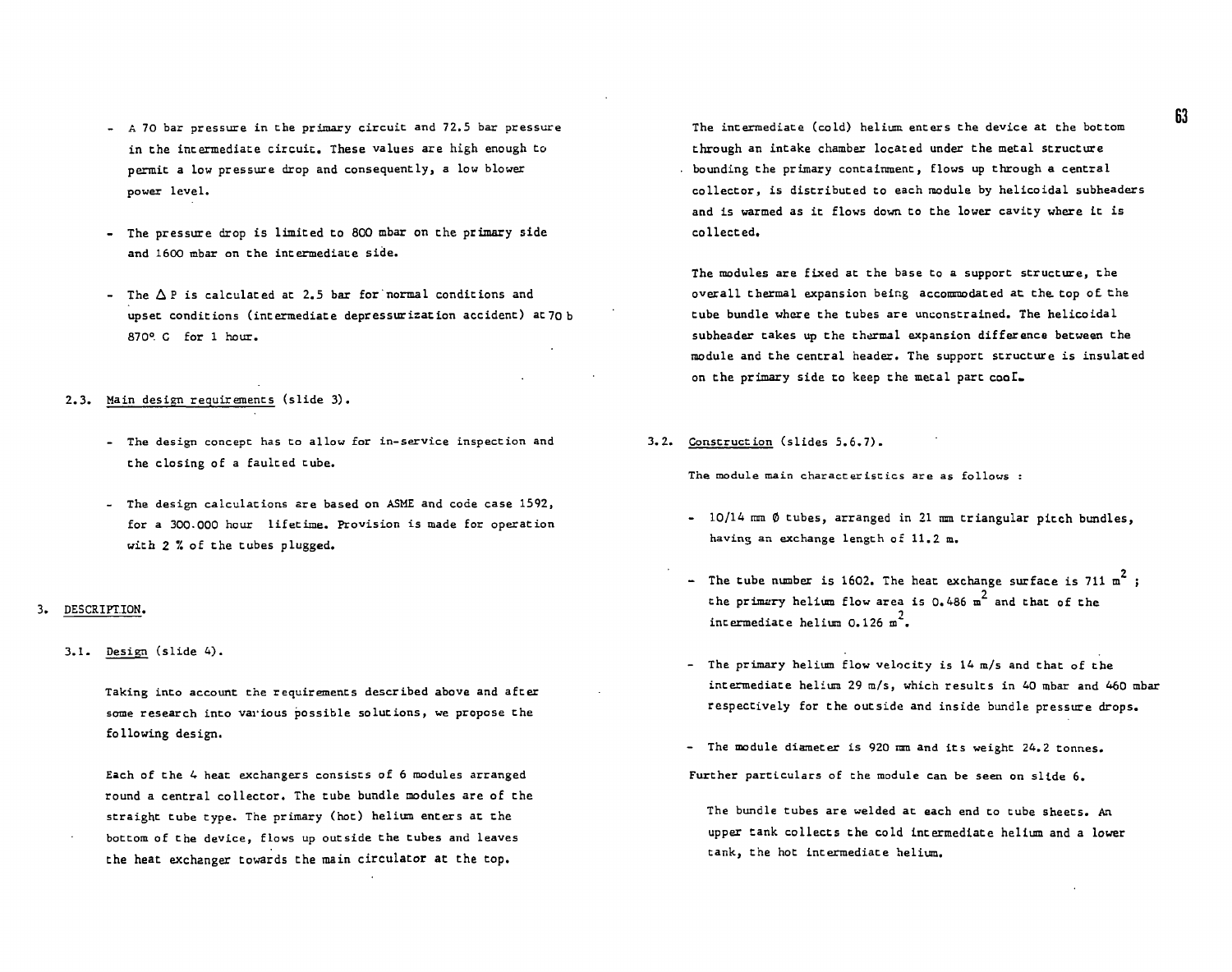**The primary helium enters and leaves through a port provided in the outer shroud, which guides the helium flow. The shroud is reinforced every 700** *am* **by rings, which also support Che cube bundle bracing grids, formed of two layers of cross rods, butt-welded to the ring. At the top, the shroud widens, in order to canalize the primary helium towards the circulator suction chamber.** 

**The tubes are undulated at the top, to make allowances for differential thermal expansion, which, at the worst, can amount to Ao°C.** 

**On slide 7, you can see a general view of a heat exchanger.** 

**The module support structure also bounds the primary containment. It has a convex base with 6 module seatings and one central collector, which also acts as a support for the modules and for the seismic buffers. The lower guide forms a separation for the hot primary helium and the upper guide forms a separation for the primary helium leaving the circulator. Provision is made for a slight helium leakage to the hottest areas of the system to adjust the temperature in the intermediate zone around the modules.** 

**The intermediate helium outlet pipes are internally insulated and flanged onto the seatings provided. They act as thermal sleeves between the very high temperature elements and the module seatings.** 

**Free expansion gaskets connect the hot intermediate helium header to the lower cavity, with a slight leak of cold into hot intermediate helium.** 

**The intermediate helium cold collector is supplied from free expansion headers, which are connected to the central collector by 10 helicoidal sub-headers.** 

**Each module can be extracted through the top of the penetration after removing the circulator and its helium suction devices.** 

**One of our concerns with this design was to locate in the cold area structures subjected to severe mechanical stresses.** 

### **SIZING.**

#### **Thermal considerations.**

**The thermal sizing of this exchanger is based on heat exchange formulae found in literature on the subject. The helium characteristics taken are those published by the CEA.** 

**A 12 7. margin is allowed :** 

- **6.5 7. for heat transfer coefficient uncertainties**
- **2.5 7. for inactive surfaces**
- **2 7. for plugged tubes**
- **17. for manufacturing allowances.**

#### **Mechanical considerations.**

**The mechanical properties of Che exchanger structures shall comply with**  ASME and code case 1592 recommendations. The materials selected are as **fo 1 lows :** 

- **-** *2.\* **Cr, 1 7. Mo for the parts functioning below 400°C.**
- **Incoloy 800 H for the hot parts, which can reach temperatures up to 870°C.**

**Before deciding Co use Incoloy 800 H, on the basis of references in Che Wiggin catalogue, we made a comparison between the 800 H and 802, from which we reached the following conclusions :**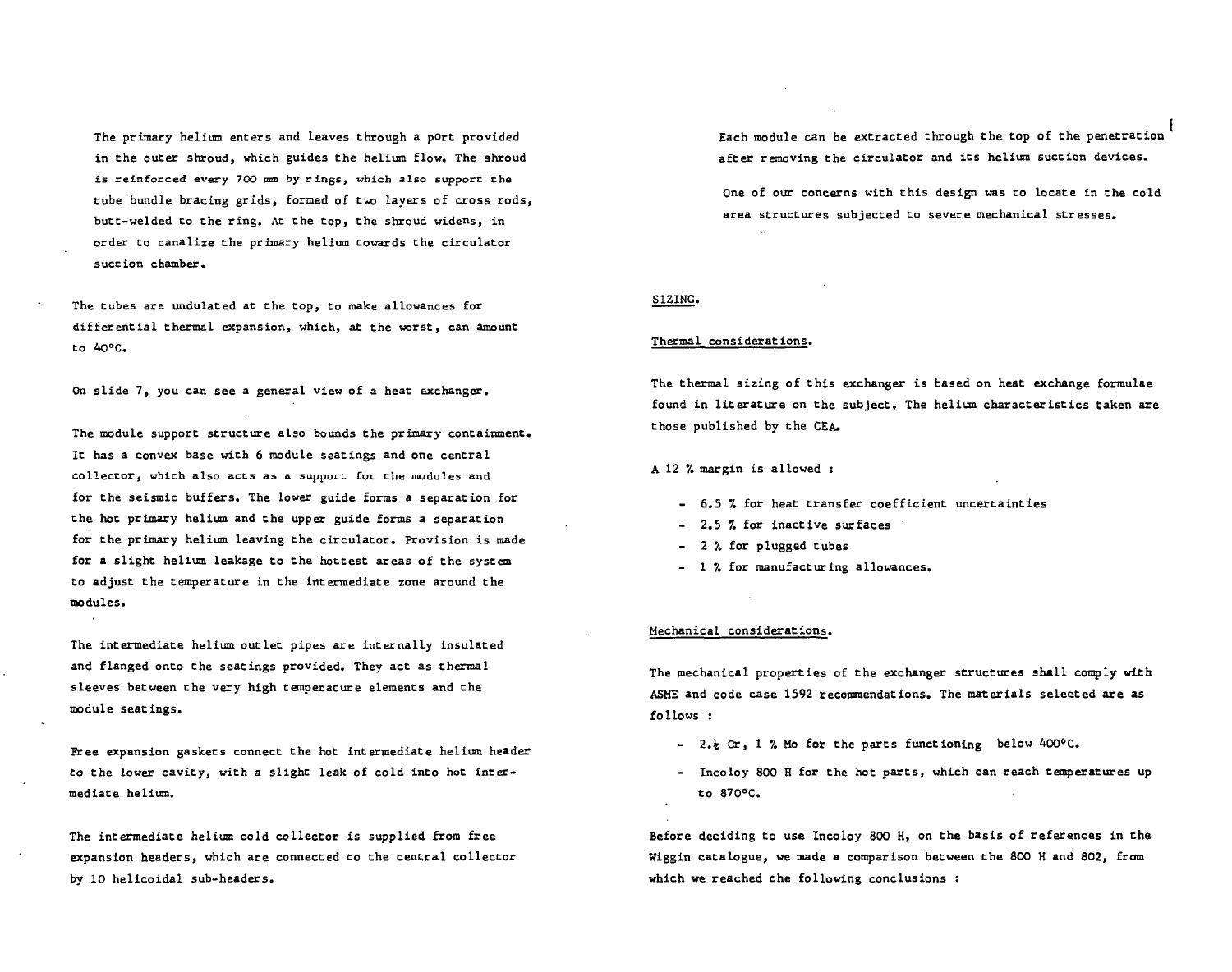- Incoloy 802 elastic limits are higher than those of 800 H.
- **Incoloy 802 creep resistance is higher than that of 800 H for utilisation periods of less than 10-000 hours but this advantage is no longer apparent over longer periods.**

**We consequently selected Incoloy 800 H, with a view to basing the project on the most penalizing data.** 

**For the coldest parts, we found al l the requisite data in the ASME.** 

For the very hot parts, the admissible stress limits  $(\sigma'_{\tt rupture}, \, {\tt S_n}, \, {\tt S_t})$ had to be obtained by extrapolation of the code case 1592 data, which only go up to 760°C.

**The admissible stress limits are defined using the following values :** 

**- For S** 

**IB** 

- **, instant rupture stress versus temperature**
- **. yield stress versus temperature**
- For  $S_+$ 
	- **. stress initiating tertiary creep versus time and temperature**
	- **. rupture stress versus time and temperature**
	- **. stress resulting in 1 \$ creep versus time and temperature**
- For 800 H at 870<sup>o</sup>C, the following data sources were **available:** 
	- **. case 1592 for the yield stress only**
	- **. a Wiggin catalogue for the yield stress, the rupture stress with time versus temperature, the stress resulting in 1 \$ creep with time versus temperature, Dut for periods of time less than or equal to 10.000 hours.**

**. a creep law defined by the CEA and GAC.** 

**The data derived from all these sources had to be extrapolated either for temperature (code case 1592) or for time (Wiggin) and the values selected were consistently the lowest possible.** 

**As we had no data on the stress initiating tertiary creep, we applied a safety factor of 0.6 to 0.7 to S.; this gave the curve shown in slide 9 which we used for our calculations. Slide 10 gives the rupture stress.** 

#### **CONCLUSIO N**

**This design study for an exchanger for HTR heat generating applications, using conservative material characteristics, has shown that it is presently possible to consider building such a component for temperatures of 870 C. It also evidences the necessity to focus efforts mainly on the materials used for very high temperature nuclear developments, particular attention being paid to the investigation of their characteristics versus temperature and time for periods of up to 300.000 hours. These materials should also include insulating materials.** 

### **MAIN OPTIONS**

**Reactor with 4 heat exchangers** 

**Primary helium flow upwards in the IHX** 

**Primary helium flow outside the exchange tubes** 

**Once through H X** 

**Intermediate helium inlet and outlet located on the same side of the I.H.X. module** 

**Structural material 800 h.** 

### **SLIDE 1**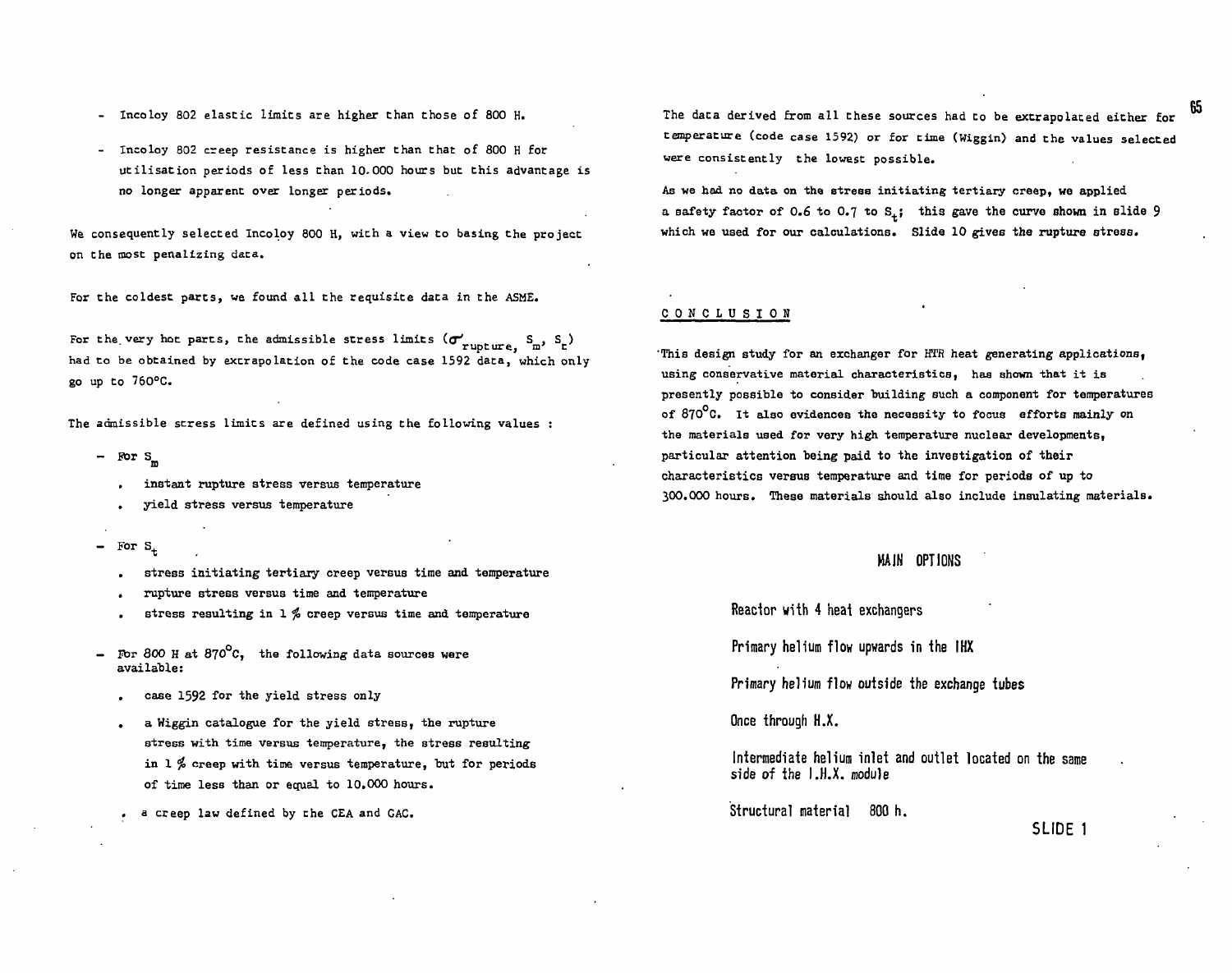# **I.H.X. DESIGN CRITERIA**

| Power                    | 210 MW                                                               |
|--------------------------|----------------------------------------------------------------------|
| Primary helium loop      |                                                                      |
| temperature              | 850/480 °C                                                           |
| mass flow                | $109,35$ kg/s                                                        |
| pressure                 | 70 bar                                                               |
| pressure drop            | $<$ 500 mbar                                                         |
| Intermediate helium loop |                                                                      |
| temperature              | 350/800<br>οÇ                                                        |
| mass flow                | 89,92 kg/s                                                           |
| pressure                 | 72,5<br>bar                                                          |
| pressure drop            | $<$ 1600<br>mbar                                                     |
| Normal conditions        | $\Delta p = 2,5$<br>bar                                              |
| Upset conditions         | bar at 870 $\degree$ C<br>- 70 -<br>$\triangle$ P =<br>during 1 hour |

# **MAIN DESIGN REQUIREMENTS**

| Possibility of inservice inspection                       |
|-----------------------------------------------------------|
| Possibility of closing faulty tubes                       |
| Possibility of operating with plugged tubes               |
| Design calculations made with ASME and Code Case 1592     |
| Life time<br>300.000 h.                                   |
| Maximum dimensions compatible with transport possibilitie |

**SLID E 2** 

**SLID E 3**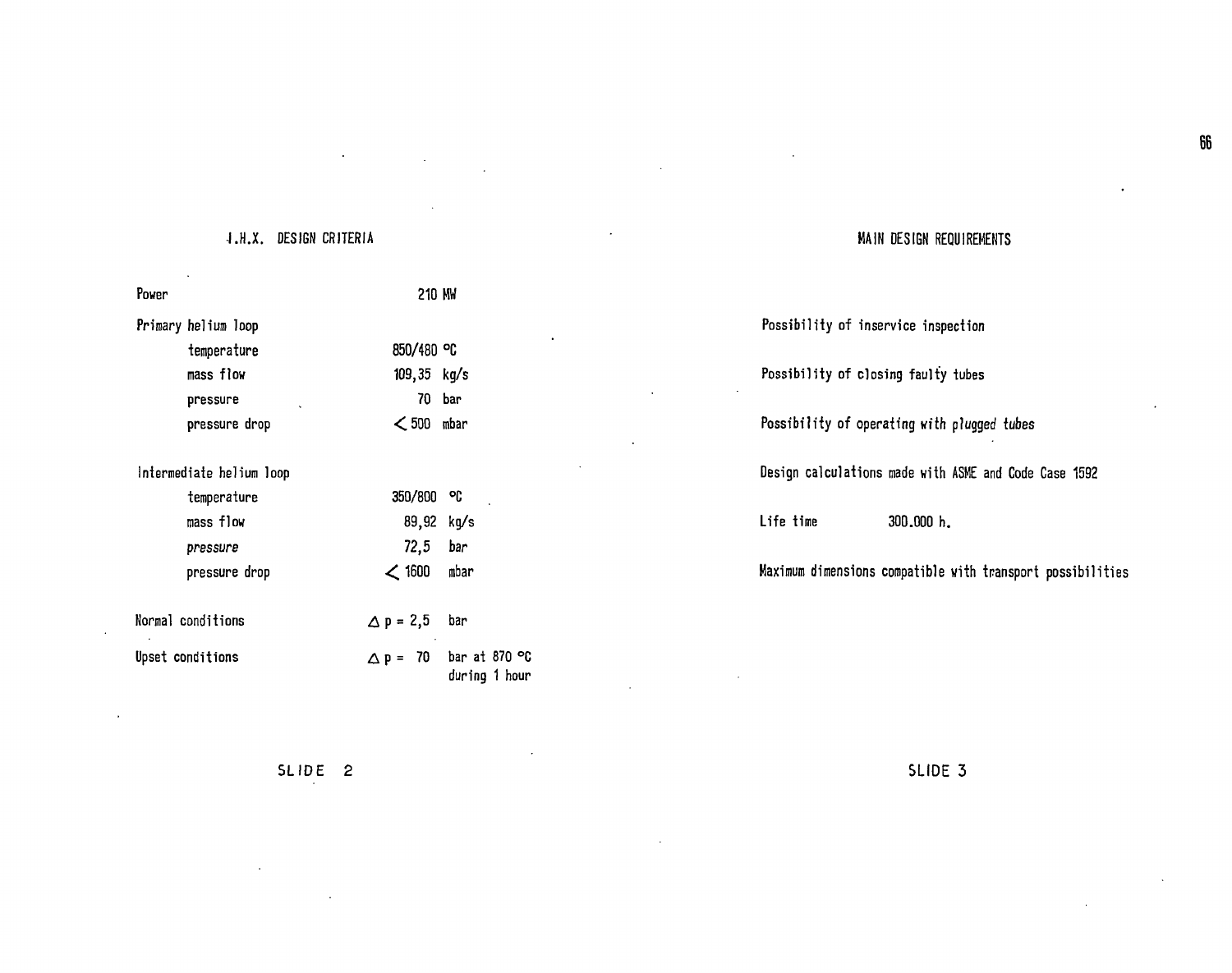# •REFERENCE litAT EXCHANGER





SLIDE 4

# MODULE CHARACTERISTICS

| - Tube diameter                                                            | $10/14$ mm        |
|----------------------------------------------------------------------------|-------------------|
| - Triangular pitch                                                         | $21 \, \text{mm}$ |
| - Number of tubes                                                          | 1 602             |
| - Heat exchange length                                                     | 10 m              |
| prim. $0,486$ m <sup>2</sup> inter. $0,126$ m <sup>2</sup><br>– Front area |                   |
| - Heat exchange area                                                       | $711 \text{ m}^2$ |
| — Flow velocity inside tubes                                               | $29$ m/s          |
| - Flow velocity outside tubes                                              | $14 \text{ m/s}$  |
| - Pressure drop inside the bundle                                          | 460 mbar          |
| - Pressure drop outside the bundle                                         | 40 mbar           |
| – Diameter                                                                 | 940 mm            |
| - Weight of the exchange bundle                                            | $9,75$ $\dagger$  |
| - Total weight                                                             | $24,7$ t          |
|                                                                            |                   |

SLIDE 5

67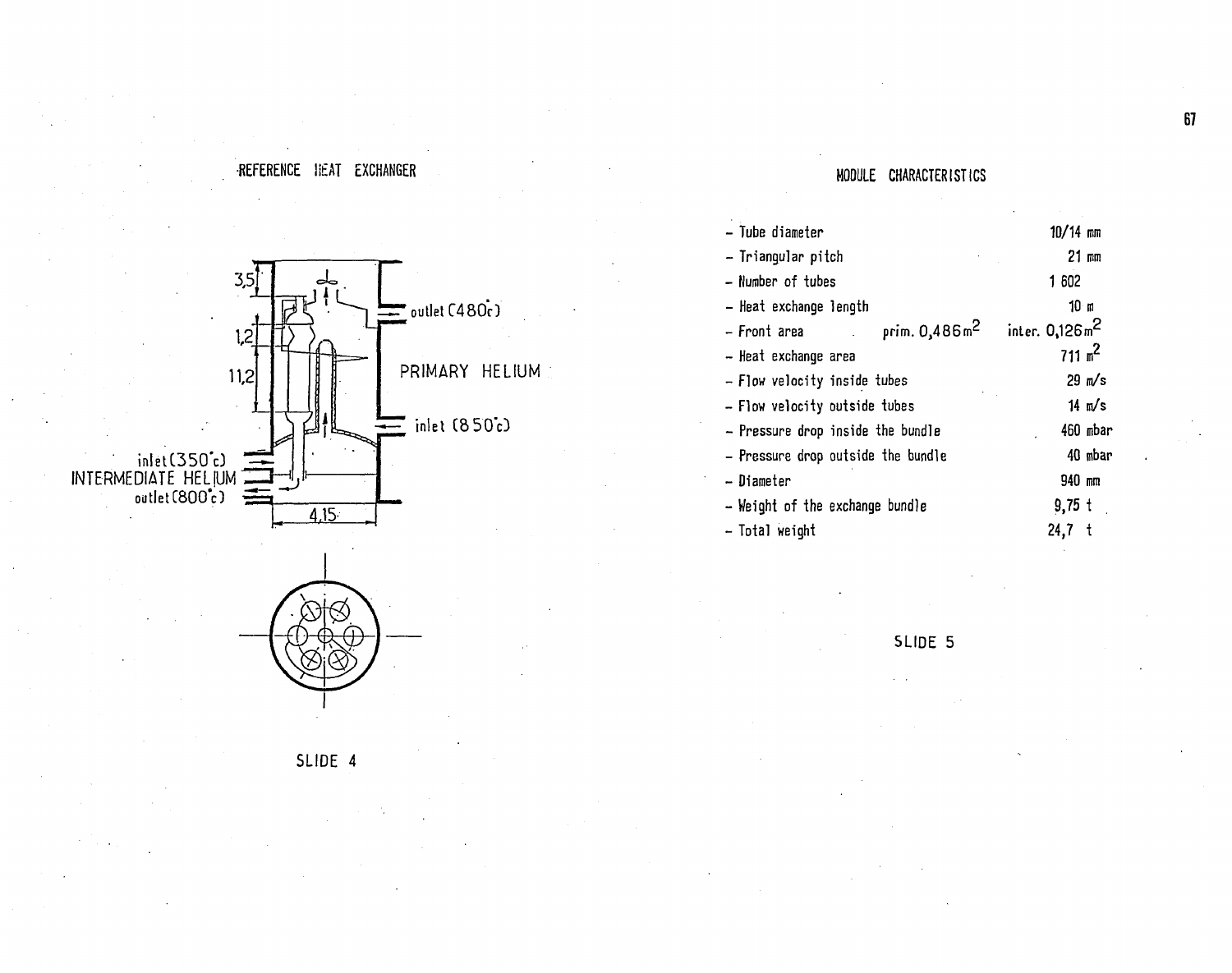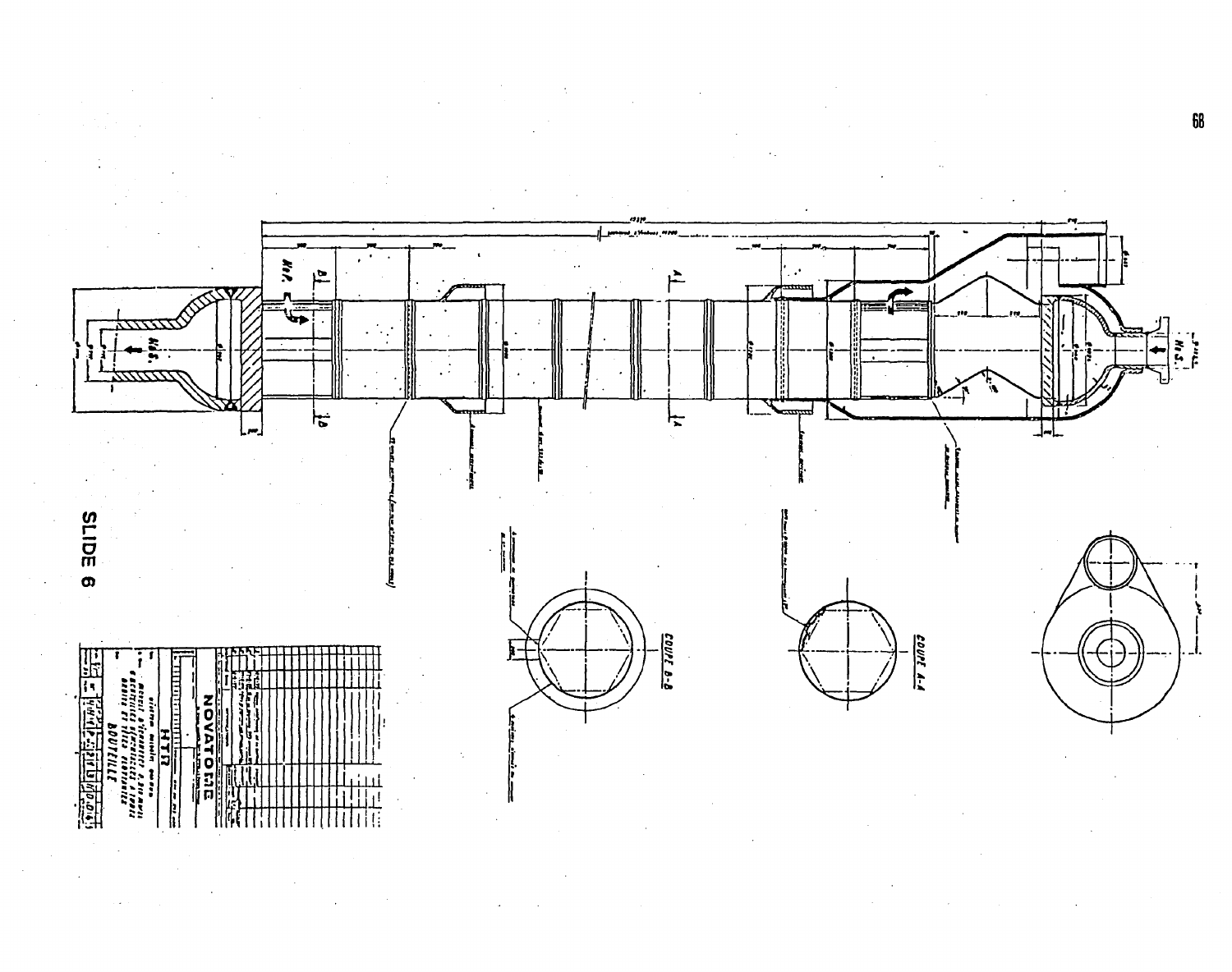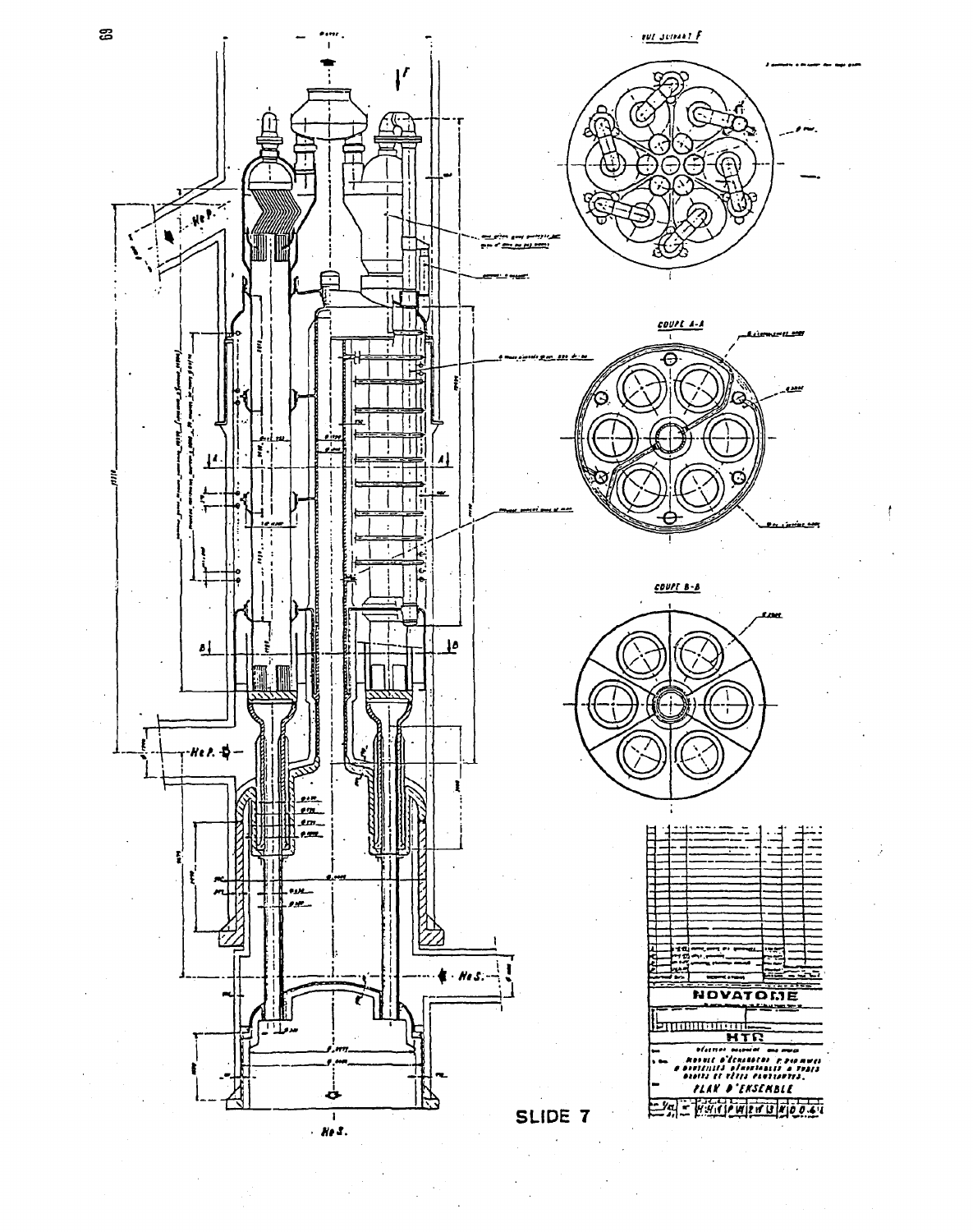